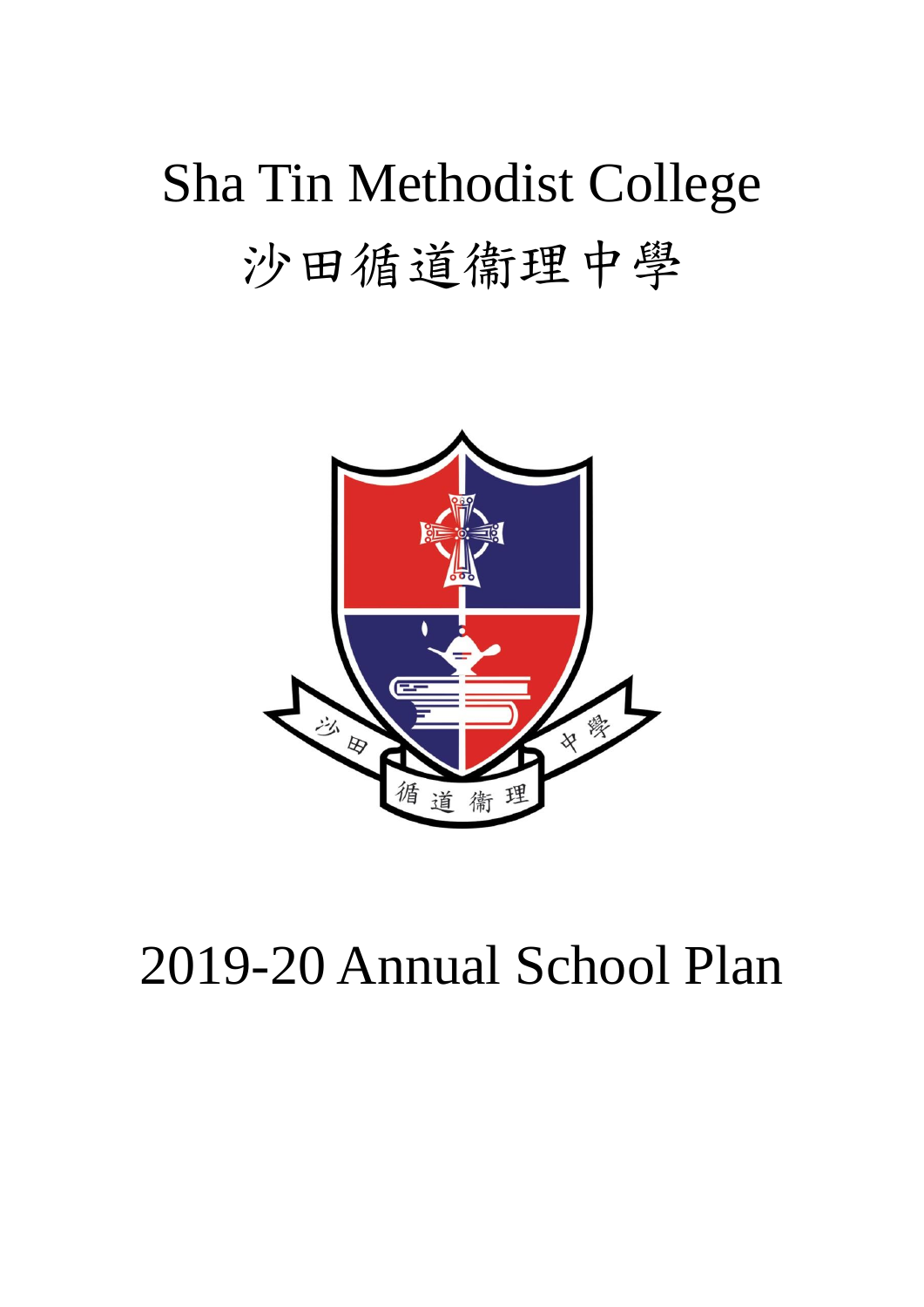#### **Sha Tin Methodist College 2019-2020 ASP Annual School Plan**

#### **1. Theme**

**To Create, Share & Explore Together; To Persevere, Be Grateful & Grow Together**

- **2. Major Concerns**
	- **i. To strengthen students'self and peer learning ability**
	- **ii. To facilitate experiential learning with flexible application of knowledge and creativity**
	- **iii. To cultivate the spirit of grit, thankfulness and the attitude of embracing challenges with optimism**
- **3. Details**

#### **Concern 1**:**To strengthen students' ability of self-learning and peer learning**

| <b>Objectives</b>                                          | <b>Strategies &amp; Action Plans</b>                                                                                                                                                                                                                                                                                                                                                                                                                                                                | In-charge                                  | Success criteria                                                                                                                                                                                                                                                                                                                                       |
|------------------------------------------------------------|-----------------------------------------------------------------------------------------------------------------------------------------------------------------------------------------------------------------------------------------------------------------------------------------------------------------------------------------------------------------------------------------------------------------------------------------------------------------------------------------------------|--------------------------------------------|--------------------------------------------------------------------------------------------------------------------------------------------------------------------------------------------------------------------------------------------------------------------------------------------------------------------------------------------------------|
| 1.1 To strengthen<br>students'<br>self-learning<br>ability | To foster students' attitude to first establish their<br>goals appropriately, then implement them actively,<br>review them regularly and improve them gradually<br>through the following means:<br>Form teacher lessons, cyclic assemblies,<br>a.<br>morning assemblies<br>'Self-Regulated Learning' lessons on Fridays to<br>$\mathbf{b}$ .<br>create space for students to learn solitude, to<br>reflect on themselves, to seek and explore the<br>essence of learning and their life directions. | <b>ADC</b><br>Form Teachers<br>Group<br>AG | 70% of teachers and students would<br>a.<br>concur that self-regulated lessons could<br>fulfill its purposes<br>70% of students and teachers would<br>$h_{\cdot}$<br>agree form teacher lessons, cyclic<br>assemblies and morning assemblies<br>could reinforce students' self-learning<br>ability                                                     |
|                                                            | 2. To enhance students' self-learning ability, subject<br>panels will:<br>instruct students to form the habit of adopting<br>a.<br>various methods of note-taking (e.g. graphic<br>organizers)<br>b. review the arrangements of instruction and<br>assignments to elevate students' research skills:<br>internet searching (googling)<br>comprehending, summarizing and<br>analyzing data using their logical thinking                                                                              | <b>ADC</b><br><b>Subject Panels</b>        | 70% of students support the idea that<br>a.<br>note-taking methods could facilitate their<br>learning<br>Each subject panel would integrate<br>b.<br>components of research skills into their<br>curriculum, with similar % compared<br>with last year's. Also, 70% of teachers<br>would believe that this could stretch<br>students' research ability |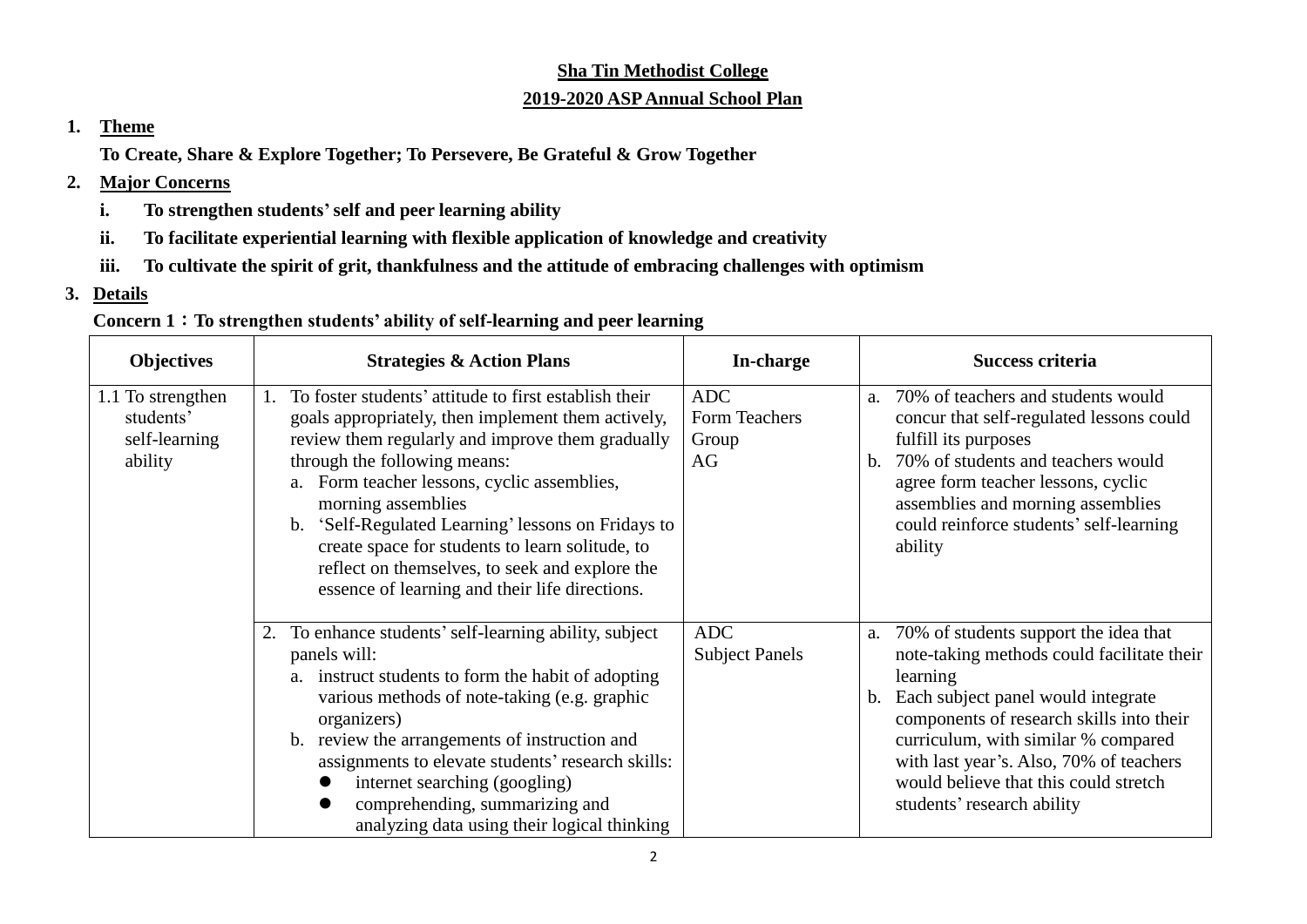|                   | 3. To motivate students to prepare before lessons,<br>subject panels will:                            | <b>ADC</b><br><b>Subject Panels</b> | 70% of teachers would concur that<br>a.<br>students could mostly take the initiative |
|-------------------|-------------------------------------------------------------------------------------------------------|-------------------------------------|--------------------------------------------------------------------------------------|
|                   | a. stimulate their learning curiosity through                                                         |                                     | to learn                                                                             |
|                   | setting up expectations and encouraging                                                               |                                     | b. 70% of students would recognize the                                               |
|                   | inquiries in class<br>b. implement the scheme of awards and prizes as                                 |                                     | learning benefits of the note-taking<br>methods                                      |
|                   | a measure of motivation                                                                               |                                     |                                                                                      |
|                   | 4. To optimize the arrangements of assignments and                                                    | <b>ADC</b>                          | 70% of students would be satisfied with<br>a.                                        |
|                   | activities to raise the initiative of students, subject<br>panels will:                               | <b>Subject Panels</b>               | the arrangements of all types of<br>assignments of each subject                      |
|                   | adjust the quality and quantity of all types of<br>a.                                                 |                                     | 70% of students would be satisfied with<br>b.                                        |
|                   | assignments in each form:                                                                             |                                     | the assessment arrangements of each                                                  |
|                   | preparation work: boost their interest in                                                             |                                     | subject                                                                              |
|                   | learning                                                                                              |                                     | c. 70% of students would believe that                                                |
|                   | class work: solve challenging problems<br>homework: consolidate their learning                        |                                     | project learning could enhance their<br>learning ownership and interest in           |
|                   | foundation                                                                                            |                                     | learning                                                                             |
|                   | modify the form, scale and number of each<br>b.                                                       |                                     |                                                                                      |
|                   | form's assessment                                                                                     |                                     |                                                                                      |
|                   | $\triangleright$ junior form: no more than two quizzes and                                            |                                     |                                                                                      |
|                   | one dictation a day                                                                                   |                                     |                                                                                      |
|                   | $\triangleright$ senior form: no more than two quizzes or                                             |                                     |                                                                                      |
|                   | dictations a day                                                                                      |                                     |                                                                                      |
|                   | diversify the choices of project learning and<br>$\mathbf{c}$ .                                       |                                     |                                                                                      |
|                   | other learning activities to cater for individual<br>differences and thus increase students' sense of |                                     |                                                                                      |
|                   | ownership of learning.                                                                                |                                     |                                                                                      |
|                   | 5. To enrich teachers' knowledge and experience of                                                    | <b>SDC</b>                          | 70% of teachers would reflect that their<br>a.                                       |
|                   | self-learning and BYOD through corresponding                                                          |                                     | knowledge and experience of                                                          |
|                   | staff development activities and sharing in the                                                       |                                     | self-learning and BYOD could improve                                                 |
|                   | subject panels' meetings                                                                              |                                     |                                                                                      |
| 1.2 To strengthen | 1.<br>To optimize teaching to develop students'                                                       | <b>ADC</b>                          | a. Inter- and intra-group learning activities                                        |
| students' peer    | confidence and sense of satisfaction in                                                               | <b>Subject Panels</b>               | would be similar in each form. 70% of                                                |
| learning          | collaborative learning, subject panels will:                                                          | I.T<br>AG                           | teachers would feel satisfied with                                                   |
|                   | a. conduct group learning at least once in each                                                       |                                     | students' performance in group learning                                              |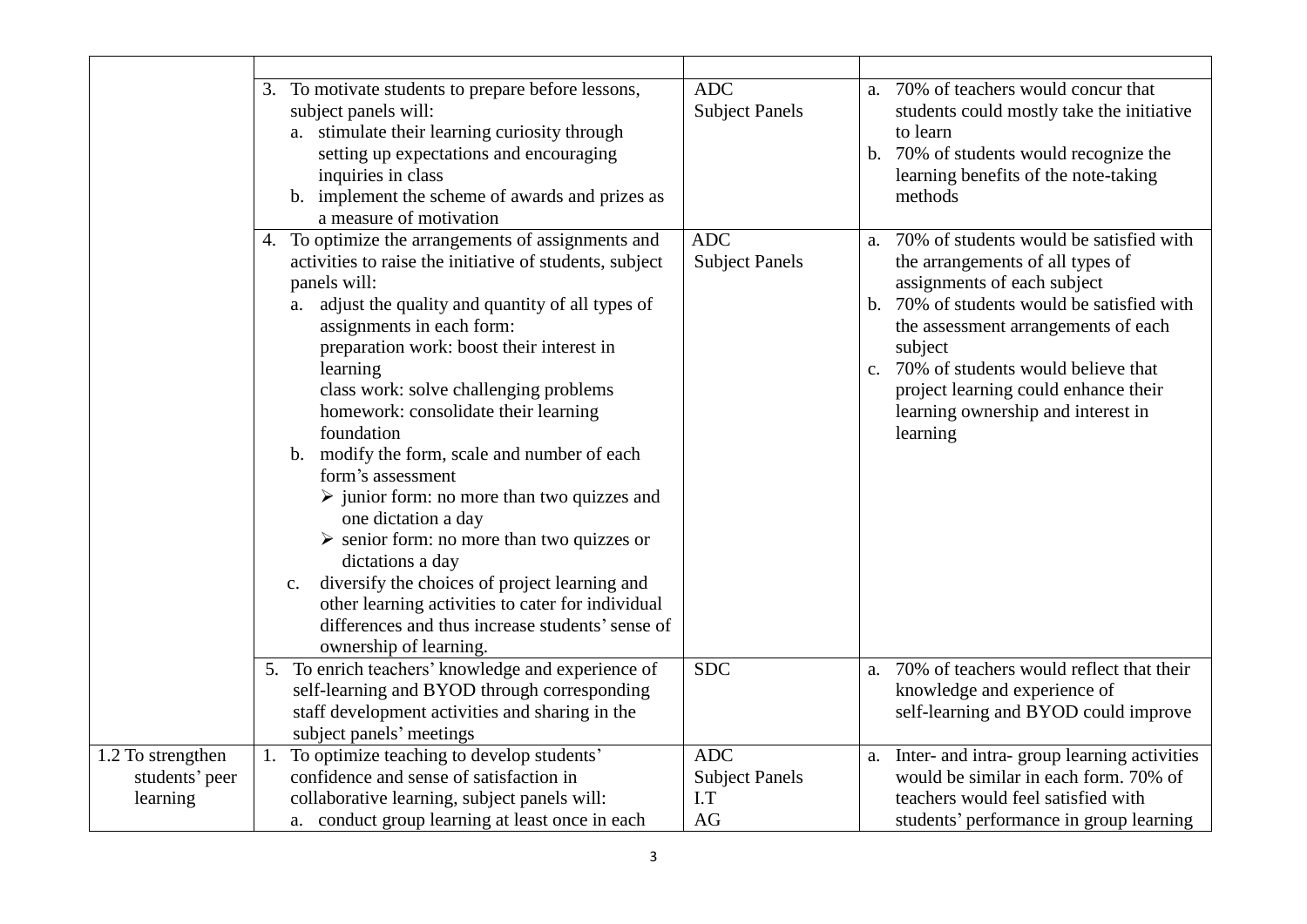| learning module either intra-group or<br>inter-group<br>b. employ various teaching tools such as little<br>blackboards, e-learning software/apps (e.g.<br>Padlets, Moodles, Forum, Google Doc) at least<br>once in a term to let students learn<br>collaboratively<br>c. give students chances to display their<br>co-learning products in different platforms:<br>morning assemblies, cyclic assemblies and<br>subject/KLA based project learning exhibition<br>days | <b>SDC</b>                           | b. The frequency of using multi-teaching<br>tools would be similar in each form<br>70% of teachers and students would<br>$c_{\cdot}$<br>agree that the display and sharing of the<br>learning outcome in various platforms<br>would enhance their peer learning<br>capacity, increase their confidence,<br>satisfaction and sense of achievement |
|-----------------------------------------------------------------------------------------------------------------------------------------------------------------------------------------------------------------------------------------------------------------------------------------------------------------------------------------------------------------------------------------------------------------------------------------------------------------------|--------------------------------------|--------------------------------------------------------------------------------------------------------------------------------------------------------------------------------------------------------------------------------------------------------------------------------------------------------------------------------------------------|
| To carry out the 'Bring your own devices'<br>$(BYOD)$ in F.1<br>a. each subject panel gradually engages in<br>e-learning activities, especially Form one students                                                                                                                                                                                                                                                                                                     | ADC<br><b>Subject Panels</b><br>I.T. | a. In F.1, iPad learning activities would be<br>conducted in at least 50% of the lessons                                                                                                                                                                                                                                                         |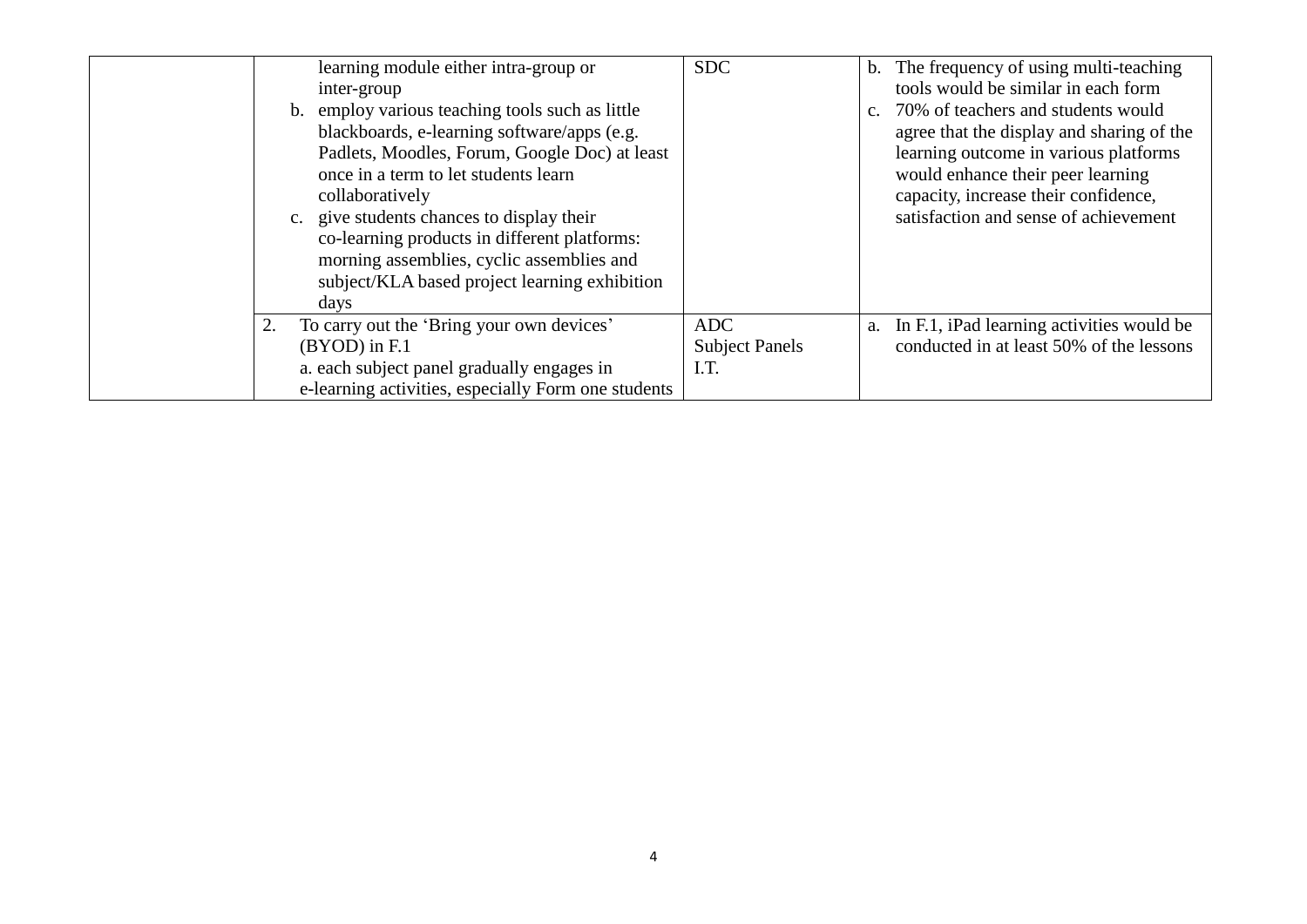|     | <b>Objectives</b>                                                                                                           |    | <b>Strategies</b>                                                                                                                                                                                                                                                                                                                                                                                                                                                                                                                                                                                                                                                                                                 | In-charge                                                                                          |                     | <b>Success Criteria</b>                                                                                                                                                                                                                                                                                                                                                                                                                                                                                                                                    |
|-----|-----------------------------------------------------------------------------------------------------------------------------|----|-------------------------------------------------------------------------------------------------------------------------------------------------------------------------------------------------------------------------------------------------------------------------------------------------------------------------------------------------------------------------------------------------------------------------------------------------------------------------------------------------------------------------------------------------------------------------------------------------------------------------------------------------------------------------------------------------------------------|----------------------------------------------------------------------------------------------------|---------------------|------------------------------------------------------------------------------------------------------------------------------------------------------------------------------------------------------------------------------------------------------------------------------------------------------------------------------------------------------------------------------------------------------------------------------------------------------------------------------------------------------------------------------------------------------------|
| 2.1 | To facilitate<br>experiential<br>learning with<br>flexible<br>application of<br>knowledge<br>and problem-<br>solving skills | 1. | Subject panels integrate the idea of experiential<br>learning into their curriculum and hold activities to let<br>students learn by doing. Examples:<br>a. Scientific experiments (e.g. Science,<br>Technology, Engineering and Mathematics)<br>Community exploration (e.g. Humanities)<br>b.<br>Service exploration (e.g. RME, LS)<br>$\mathbf{C}$ .<br>Business and careers exploration (e.g. BAFS,<br>d.<br>Economics, CC)<br>Language exposure (e.g. English, Japanese,<br>e.<br>French/Spanish and Putonghua)<br>Nature excursion (e.g. Geography, Biology,<br>f.<br>Science)<br>Aesthetic experience (e.g. Music, VA, EC<br>g.<br>Committee)<br>h. Physical Education experience (e.g. PE, EC<br>Committee) | <b>ADC</b><br>ExpL Group<br><b>ECA</b><br>KLAs/<br>Committees/<br>Subject Panels/<br>Groups/ Clubs | a.                  | Overall experiential learning activities<br>would be similar with those of last year<br>b. 70% of students would agree with the<br>functions of experiential learning<br>activities                                                                                                                                                                                                                                                                                                                                                                        |
|     |                                                                                                                             |    | 2. To formulate, synthesize and coordinate all school<br>activities to strengthen the cooperation among<br>different units<br>a. The Experiential Learning Group (ExpL Gp) plans<br>and carries out<br>$\div$ F.1 Service Experiential learning in the<br>Post-exam days<br>$\div$ F.2 Fridays' after-school experiential learning<br>$\div$ F.3 cross-border excursions overseas so as to<br>widen students' horizon and<br>$\diamond$ to oversee all overseas trips at school<br>b. The ECAC optimizes the large-scale whole-school<br>level activities through better arrangements of<br>venues and targeted audience                                                                                          |                                                                                                    | a.<br>$\mathbf b$ . | 70% of teachers and students would<br>agree that experiential learning activities<br>could widen students' horizons and<br>facilitate the application of knowledge<br>and problem-solving skills<br>The number of local and overseas<br>excursions would be similar with last<br>year's. 70% of teachers would be<br>satisfied with the arrangements of the<br>experiential learning activities<br>c. 70% of teachers would feel satisfied<br>about the coordination of the time,<br>venue, targeted audience and<br>arrangement of large scale activities |

**Concern 2**: **To facilitate experiential learning with flexible application of knowledge and creativity**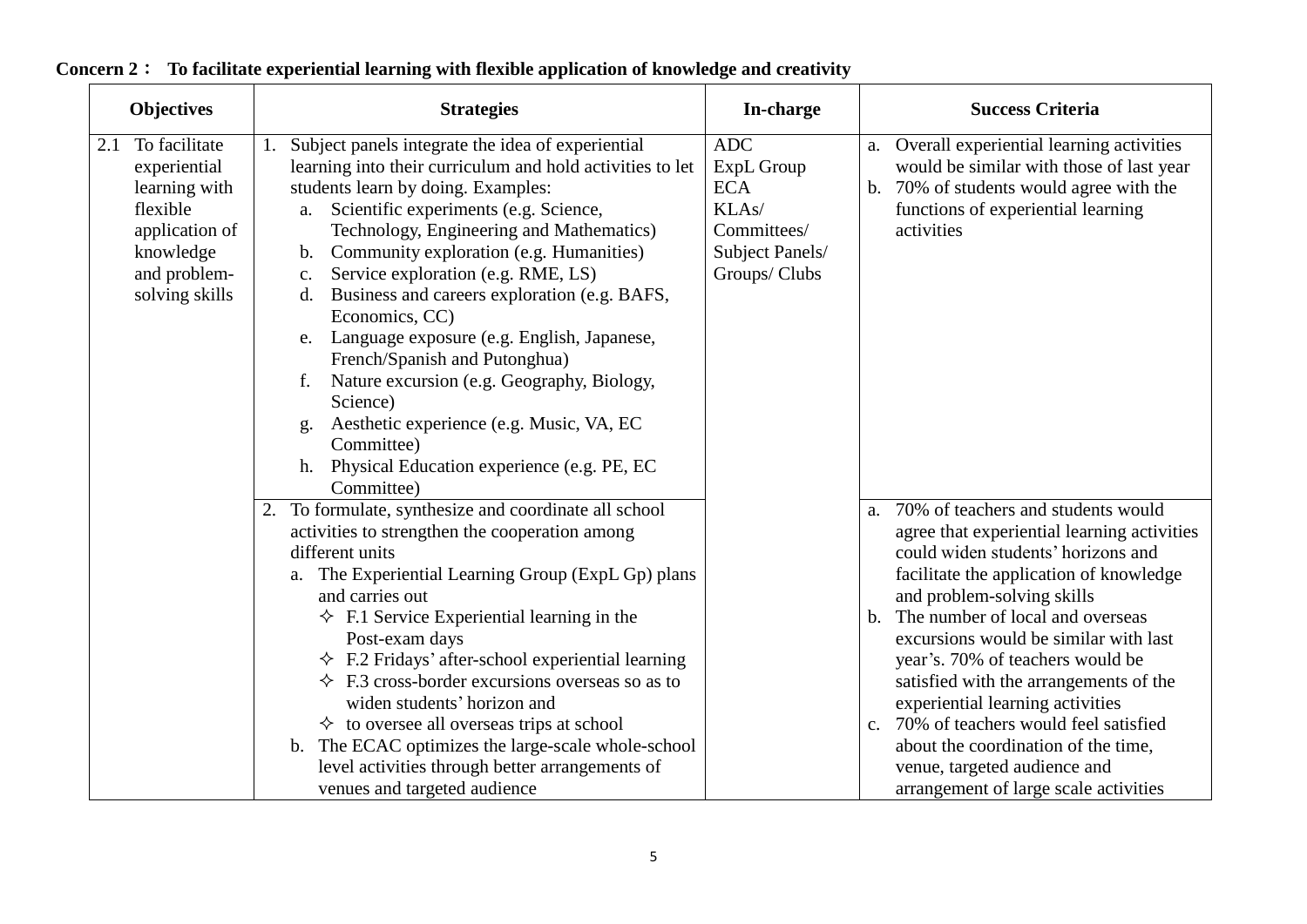| <b>Objectives</b>                                                                                                                                                                   | <b>Strategies</b>                                                                                                                                                                                                                                                                                                                                                                                                                                                                                                                                                                                                                                                                                                                                                                                                                                                                                                                                                                                                                                                                                                                                                                                                                                                                 | In-charge             | <b>Success Criteria</b>                                                                                                                                                                                                                                                                                                                                          |
|-------------------------------------------------------------------------------------------------------------------------------------------------------------------------------------|-----------------------------------------------------------------------------------------------------------------------------------------------------------------------------------------------------------------------------------------------------------------------------------------------------------------------------------------------------------------------------------------------------------------------------------------------------------------------------------------------------------------------------------------------------------------------------------------------------------------------------------------------------------------------------------------------------------------------------------------------------------------------------------------------------------------------------------------------------------------------------------------------------------------------------------------------------------------------------------------------------------------------------------------------------------------------------------------------------------------------------------------------------------------------------------------------------------------------------------------------------------------------------------|-----------------------|------------------------------------------------------------------------------------------------------------------------------------------------------------------------------------------------------------------------------------------------------------------------------------------------------------------------------------------------------------------|
| 3.1 To cultivate the<br>spirit of grit,<br>develop their<br>growth<br>mindset, assist<br>students to<br>treasure effort<br>and foster the<br>attitude of<br>embracing<br>challenges | Strengthen students' learning confidence and grit<br>1.<br>Convey the core messages of growth mindset<br>a.<br>and grit in lessons<br>"Everyone can learn" and "I believe you can"<br>The crux of success lies in passion and efforts<br>✧<br>rather than talents and IQ<br>With meaningful goals plus planned and<br>✧<br>persistent practices, abilities can be enhanced<br>Not to be afraid of setbacks, which are<br>unavoidable. See mistakes as a means to<br>growth.<br>The process is more important than the<br>✧<br>outcomes<br>b. Strengthen growth mindset and grit through the<br>teaching design<br>Encourage students to embrace challenges by<br>setting appropriate goals (slightly higher than<br>students' ability)<br>Design extended tasks that ignite learning<br>✧<br>passion<br>Provide suitable support for students with<br>✧<br>learning difficulties, e.g. concepts<br>breakdown, graded materials etc.<br>c. Reinforce the value of hard work with positive and<br>concrete feedback.<br>Recognize and praise students' efforts,<br>learning strategies and actions<br>Provide concrete comments on the strengths<br>✧<br>of students' work and highlight the areas "not<br>yet" mastered by providing opportunities and<br>methods for improvements | <b>Subject Panels</b> | 70% of teachers agree that students' growth<br>a.<br>mindset and grit are improved<br>70 % of students agree that the design of<br>b.<br>teaching and assignments can ignite learning<br>passion and boost their learning confidence<br>70% of students agree that teachers' feedback<br>c.<br>is appropriate and can encourage students to<br>work persistently |

#### **Concern 3: To cultivate the spirit of grit, thankfulness and the attitude of embracing challenges with optimism**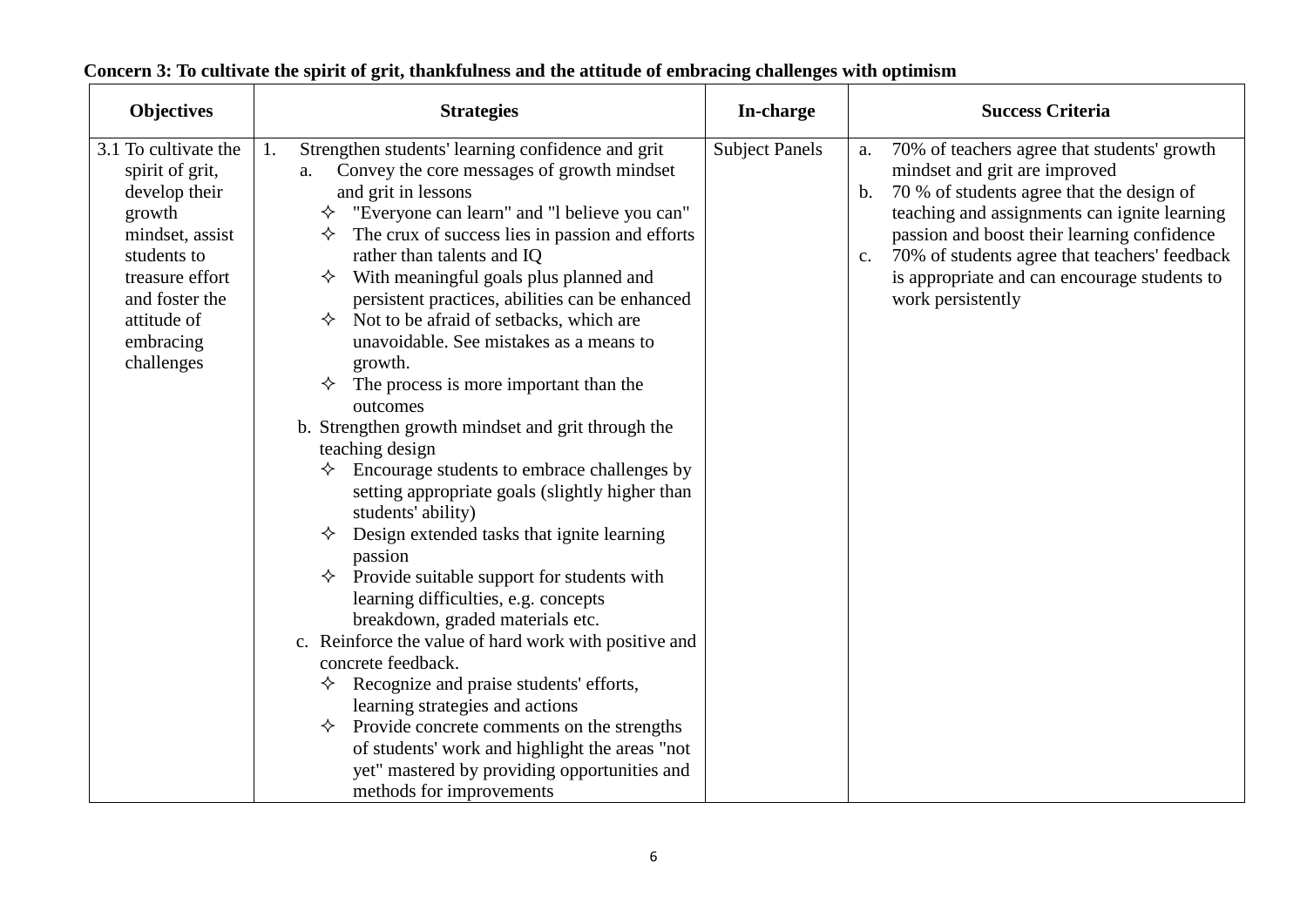| 2. | Through continuous training in activities to enforce<br>students' self-discipline and encourage<br>companionship to face challenges collaboratively,<br>Encourage the participants of Round Estate<br>a.<br>Run, Sports Days and Swimming Gala to set<br>their individual goals and train themselves<br>regularly towards the goals<br>Design whole-form activities (e.g. $:$ F.1<br>$\mathbf b$ .<br>Adventure Day Camp, F.2 Companionship<br>Activities, F.3 Trekking or hiking, F.4 Growth<br>Camp) highlighting the theme above<br>Regular training (e.g. competitions, school<br>c.<br>teams, extra-curricular activities)<br>Assemblies and form meetings to let students<br>d.<br>share about their challenges in the activities<br>they have joined<br>To reinforce independence and the spirit of grit<br>3. | <b>Student Growth</b><br>Com.;<br>Committees/<br>Subject Panels/<br>Groups/ Clubs<br>PE Panel<br>AG<br>Form Teachers<br>Group<br><b>Student Growth</b> | a. 70% of students would agree that regular PE<br>training could strengthen their perseverance<br>b. 70% of students would concur that the form<br>level activities could enhance companionship<br>The attendance of participants in regular<br>c.<br>training activities would be more than 70%<br>d. 70% of students would agree they could learn<br>how to handle adversity through the sharing of<br>their peers                                                                               |
|----|-----------------------------------------------------------------------------------------------------------------------------------------------------------------------------------------------------------------------------------------------------------------------------------------------------------------------------------------------------------------------------------------------------------------------------------------------------------------------------------------------------------------------------------------------------------------------------------------------------------------------------------------------------------------------------------------------------------------------------------------------------------------------------------------------------------------------|--------------------------------------------------------------------------------------------------------------------------------------------------------|----------------------------------------------------------------------------------------------------------------------------------------------------------------------------------------------------------------------------------------------------------------------------------------------------------------------------------------------------------------------------------------------------------------------------------------------------------------------------------------------------|
|    | through the design and implementation of activities<br>a. Leadership training focusing on problem-solving<br>ability<br>b. Emphasize the leading role of students in<br>activities to improve their sense of ownership and<br>commitment<br>c. Provide explanations of activities to develop<br>students' Growth Mindset<br>Before activities, students should be assisted<br>✧<br>to set achievable targets and fulfill them step<br>by step<br>During activities, students could review, look<br>✧<br>forward, appreciate their learning products<br>and then further adjust their targets and strive<br>for excellence<br>After activities, a debriefing session would<br>✧<br>be offered to let students reflect on what they<br>have learned<br>Try the "Step-by-step Improvement Scheme"<br>✧                   | Com.;<br>Student Union;<br>Committees/<br>Subject Panels/<br>Groups/ Clubs                                                                             | a. 70% of students who take part in leadership<br>training would agree that it could improve<br>their problem-solving skills<br>70% of activities would be led by students<br>$\mathbf{b}$ .<br>70% of activities would be explained.70% of<br>c.<br>students would concur that the explanations of<br>activities would help students to reflect on<br>what they have gained; 70% of students would<br>agree the "Step-by-step Improvement<br>Scheme" could push students to pursue their<br>goals |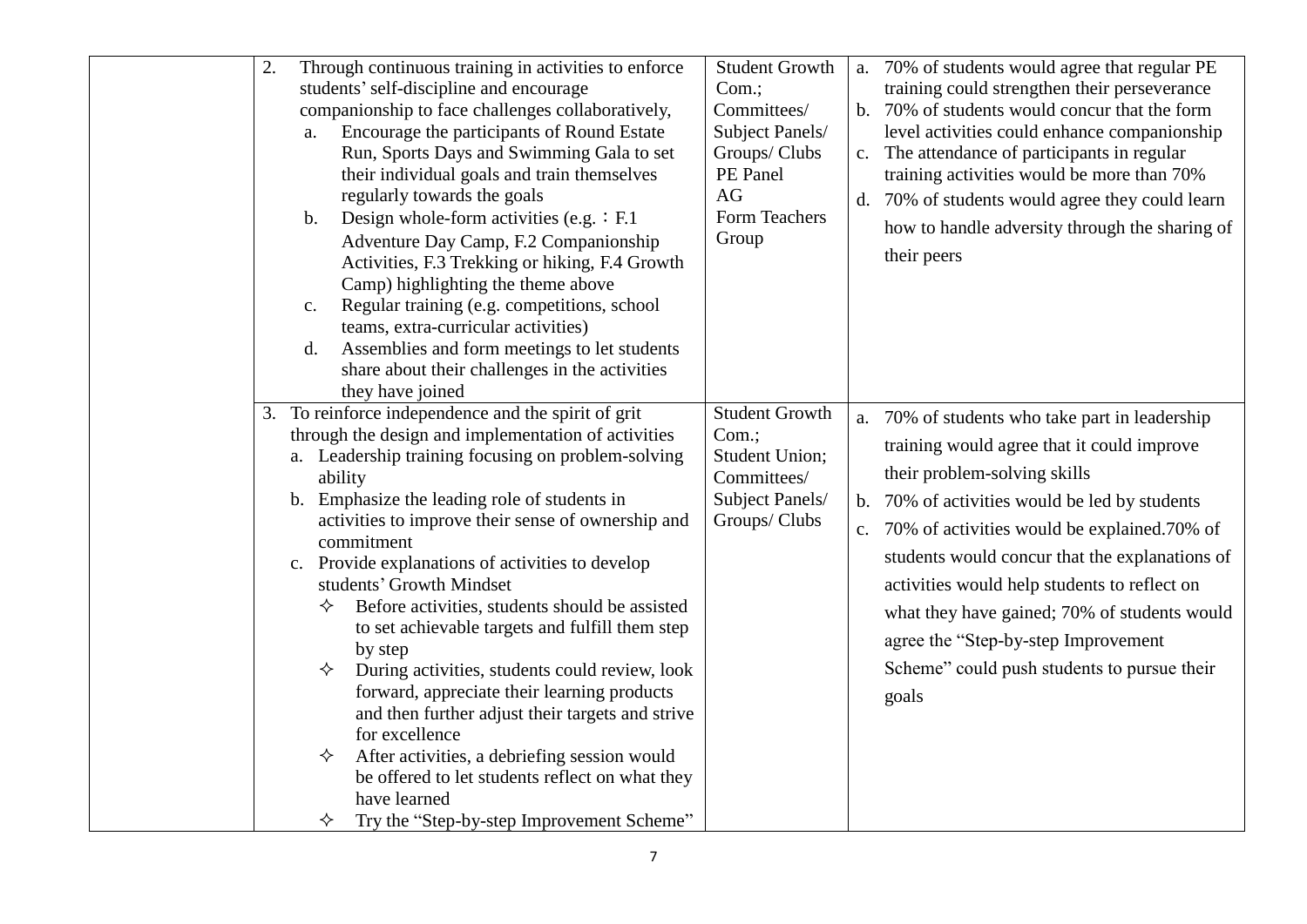|                                                                                                                                               | to keep students working hard and develop<br>their perseverance                                                                                                                                                                                                                                                                                                                                                                                                                                                                                                                                               |                                                                                                                               |                                                                                                                                                                                                                                                                                                                                                                                                                                                                                    |
|-----------------------------------------------------------------------------------------------------------------------------------------------|---------------------------------------------------------------------------------------------------------------------------------------------------------------------------------------------------------------------------------------------------------------------------------------------------------------------------------------------------------------------------------------------------------------------------------------------------------------------------------------------------------------------------------------------------------------------------------------------------------------|-------------------------------------------------------------------------------------------------------------------------------|------------------------------------------------------------------------------------------------------------------------------------------------------------------------------------------------------------------------------------------------------------------------------------------------------------------------------------------------------------------------------------------------------------------------------------------------------------------------------------|
|                                                                                                                                               | 4. To enrich the understanding of nurturing grit and the<br>strategies among teachers<br>a. Organize staff development activities                                                                                                                                                                                                                                                                                                                                                                                                                                                                             | <b>SDC</b>                                                                                                                    | workshop or sharing session<br>about<br>a. A<br>nurturing grit would be organized for teachers<br>on Staff Development Day                                                                                                                                                                                                                                                                                                                                                         |
| 3.2 To build a<br>thankful<br>ambience to<br>let students<br>count their<br>blessings and<br>have a grateful<br>heart to face<br>difficulties | 1. To promote life education to convey the values of<br>being thankful and grateful<br>instill these positive values into regular curricula<br>a.<br>or lesson teaching (e.g. counting blessings from<br>God, loving others, caring about the environment,<br>treasuring one's own self)<br>Hold life education activities (e.g. F.1)<br>$\mathbf b$ .<br>Benediction, Brother and Sister Thanksgiving<br>Ceremony, F.4 Volunteer Team Thanksgiving<br>Ceremony, F.6 Coming-of-age ceremony)                                                                                                                  | <b>Student Growth</b><br>Com.;<br>Committees/<br>Subject Panels/<br>Groups/ Clubs<br><b>RME</b>                               | 75% of teachers would agree that they have<br>a.<br>instilled positive values or life education in<br>their students<br>b. 70% of students would concur that<br>participation in thanksgiving activities can<br>foster a grateful heart                                                                                                                                                                                                                                            |
|                                                                                                                                               | 2. To build a thankful ambience and teach students to be<br>thankful<br>Build a thankful ambience: for example, in form<br>a.<br>teacher periods, students could share with others<br>their thankful events and record those events in<br>their weekly journals. They could also hold<br>thanksgiving activities.<br>Teach students to be thankful, for example<br>$\mathbf{b}$ .<br>Service (e.g. F.1 & F.4 voluntary work)<br>✧<br>✧<br>Caring activities (e.g. Love and Care Week,<br>F.6 supporting activities)<br>Thanksgiving activities (e.g. parent and<br>✧<br>school staff thanksgiving activities) | <b>Student Growth</b><br>$Com.$ :<br>Form Teachers<br>Group<br><b>RME</b><br>English<br>LS, CYC<br><b>Student Union</b><br>GC | 70% of teachers and students would agree that<br>a.<br>a thankful ambience is being built in the<br>campus<br>b. 70% of teachers and students would agree that<br>participation in voluntary work can let<br>students engage in thankful acts; 70% of<br>teachers and students express that they could<br>show their love and care to others through<br>caring activities; 70% of students believe that<br>the thanksgiving activities can help them to<br>engage in thankful acts |

Evaluation Methods/Tools:

1. School-based Teachers' and Students' Questionnaires

- 2. APASO
- 3. SHS
- 4. Evaluation Reports of Each Subject Panel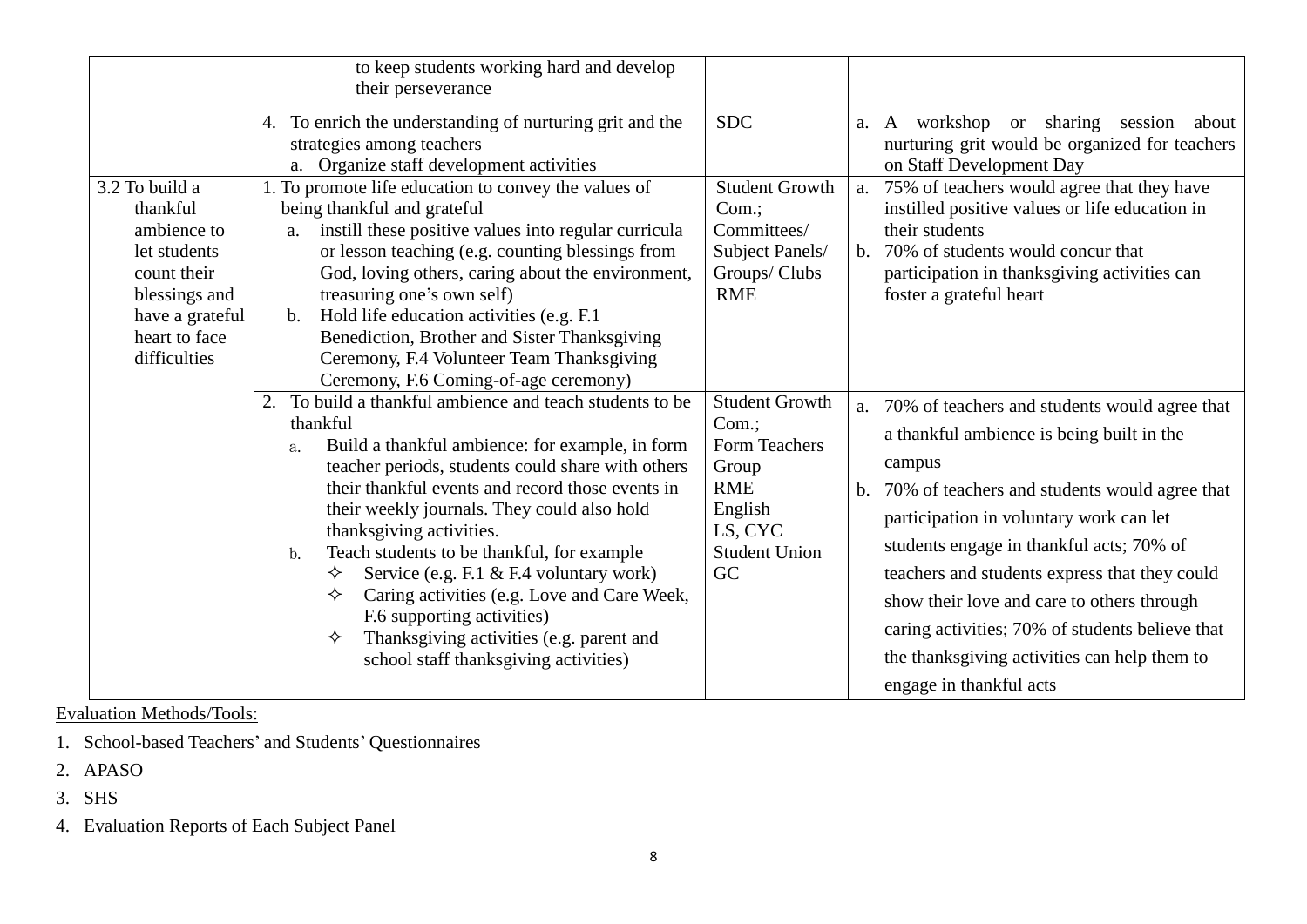#### 沙田循道衛理中學

#### **2019-2020** 年度校務計劃

**1.** 主題

同創 共享 齊探索;堅毅 感恩 共成長

- **2.** 關注事項
	- **i.** 強化自主學習能力,增強自學共學能量
	- **ii.** 推動體驗式學習,活用知識,提升創意解難能力
	- **iii.** 培養堅毅及感恩精神,建立學生無懼挫敗,擁抱挑戰的態度
- **3.** 具體計劃及內容

#### 關注事項一:強化自主學習能力,增強自學共學能量

| 目標                                           | 策略及行動計劃                                                                                                                                                                                 | 負責單位                         | 成功指標                                                                                                            |
|----------------------------------------------|-----------------------------------------------------------------------------------------------------------------------------------------------------------------------------------------|------------------------------|-----------------------------------------------------------------------------------------------------------------|
| 1.1 強化自學能<br>力,建立學生<br>自覺、主動、<br>積極的學習<br>態度 | 1. 培養學生「確立目標、積極實踐、定時檢討、適時<br>改進   的學習態度<br>a. 設立星期五「學思課」,為學生締造空間,在<br>安靜環境中學會自處及自我審視,尋找學習意<br>義,發掘人生方向。<br>b. 透過班主任課、週會、早會教導及鼓勵學生建                                                      | 學術發展組<br>班主任事務<br>組<br>早會週會組 | 70%老師及70%學生認同「學思課」能為學<br>a.<br>生締造空間,在安靜環境中學會自處及自我<br>審視,尋找學習意義,發掘人生方向<br>b. 70%學生及老師認同班主任課、週會、早會<br>有助學生強化自學能力 |
|                                              | 立自覺、主動積極的學習態度<br>2. 強化學生自主學習能力,各科<br>a. 教導及培養學生摘錄課堂重點的不同方法和習<br>慣(如圖表組織法,腦圖, One Note, Ever-note)<br>b. 檢視各級教學及課業安排,提升及展現學生<br>資料搜索力<br>$\bullet$<br>資料理解及整理力,預測力、辨識觀點、<br>因果關係、推理邏輯能力等 | 學術發展組<br>各學科                 | a. 70%學生認同摘錄課堂重點的方法及習慣有<br>助學習<br>b. 各科提升資料搜索力的課業,與去年相約;<br>70%老師認同學生有關能力得到提升                                   |
|                                              | 3. 促進學生課前主動預習,各科<br>a. 培養同學帶着「期望」和「問題」上課,強化<br>課前學習好奇心<br>b. 訂立獎勵同學積極預習及適切提問的措施                                                                                                         | 學術發展組<br>各學科                 | a. 70%老師認同學生大多能主動預習<br>b. 70%學生認同獎勵措施能促進學生課前主動<br>預習                                                            |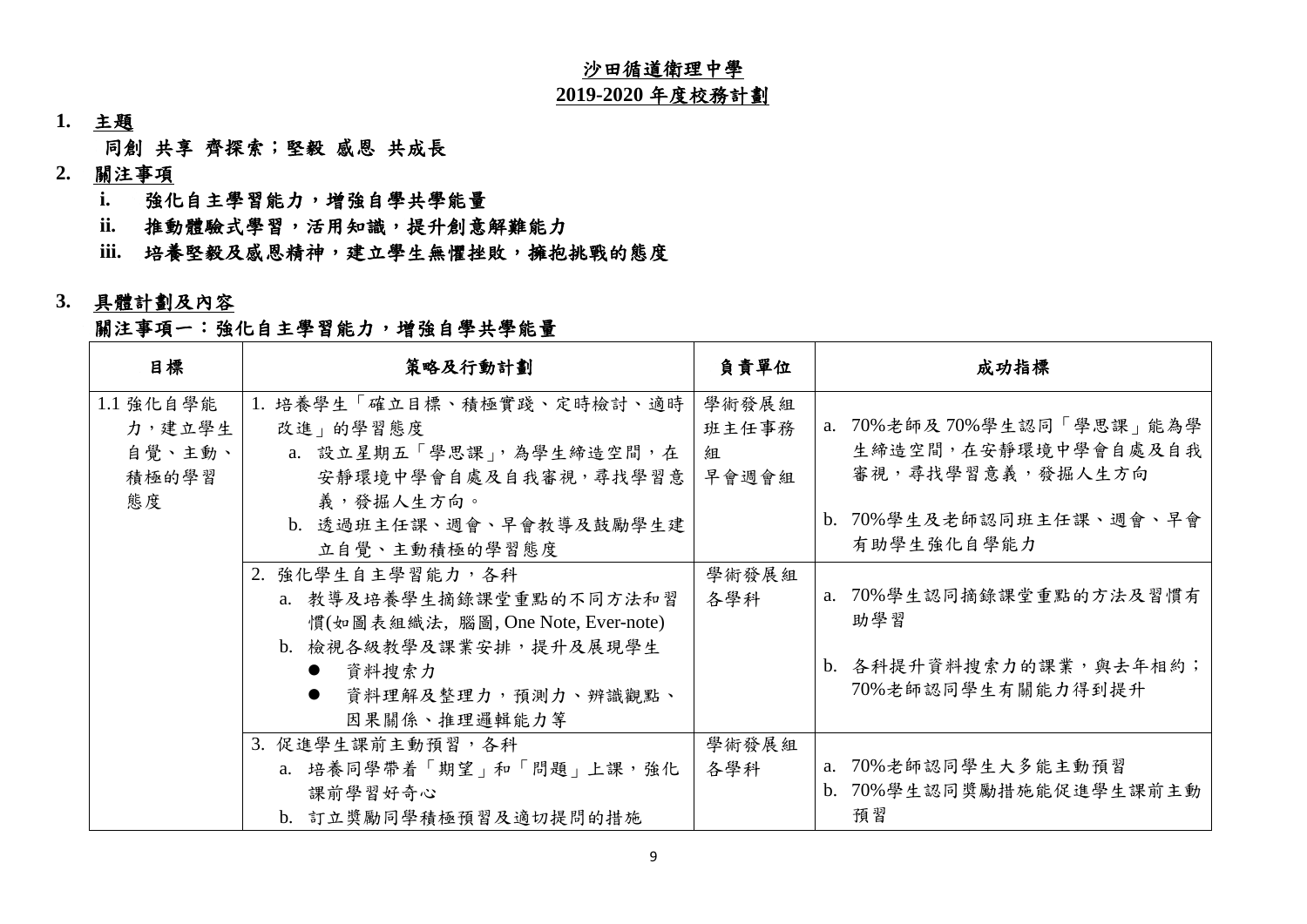|                                            | 4. 優化課業及活動的安排,提升學生的主動性,各科<br>a. 調節各級課業(預習課、堂課、家課)的質與量,<br>預習以提升學習興趣為主、堂課以拆解難題為<br>本、家課以鞏固為先<br>b. 調節各級評估形式、規模、數量<br>>初中每日不多於兩個小測一個默書<br>▶ 高中每日不多於兩個小測或默書<br>c. 加強專題研習或活動的選擇元素,讓學生能按<br>自己的興趣進行研究,增強對學習的擁有感及<br>興趣                                                                | 學術發展組<br>各學科                                               | a. 70%學生滿意各科在課業(預習課、堂課、<br>家課)的安排<br>b. 70%學生滿意各科在評估的安排<br>c. 70%學生認同專題研習能增強對學習的擁有<br>感及興趣                                                                                            |
|--------------------------------------------|----------------------------------------------------------------------------------------------------------------------------------------------------------------------------------------------------------------------------------------------------------------------------------|------------------------------------------------------------|---------------------------------------------------------------------------------------------------------------------------------------------------------------------------------------|
|                                            | 5. 加強老師對自主學習策略及 BYOD 的認知及實踐<br>經驗<br>a. 舉辦自主學習策略及BYOD相關的教師發展活<br>動,並鼓勵各科組內部多分享實踐經驗                                                                                                                                                                                               | 教師發展組<br>各科組                                               | a. 70%老師表示加深了自主學習策略及BYOD<br>的理解及應用於教學上                                                                                                                                                |
| 1.2 增強共學能<br>量,以提升<br>學習信心,<br>滿足感及成<br>功感 | 2. 優化教學,增強學生共學能量,提升學習信心、滿<br>足感及成功感<br>a. 各科課堂內, 推動小組學習, 在每一個單元最<br>少作一次組內共學或組間共學的學習活動;<br>b. 各科每級每個學期最少運用一次多元化的教學<br>工具如小黑板、電子互動學習軟件,如 Padlets,<br>Moodles, Forum, Google Doc 等, 讓學生進行共<br>學<br>c. 透過不同途徑,如早會、週會、科本專題研習<br>成果展示日等,讓學生展示共學成果<br>3. 各科推行電子學習活動,特別是中一級加強電子<br>學習元素 | 學術發展組<br>各學科<br>資訊科技組<br>週會早會組<br>教師發展組<br>學術發展組,<br>資訊科技組 | a. 70%老師及學生認同小組學習表現能增強學<br>生共學能量,提升學習信心<br>b. 各級運用多元化的教學工具與去年相約<br>c. 70%老師及學生認同在早會或週會、科本專<br>題研習成果展示日等展示同學共學成果,能<br>增強學生共學能量,提升學習信心、滿足感<br>及成功感<br>a. 中一各科在其50%課堂上有運用 Ipad 進行<br>學與教 |
|                                            | a. 中一級推行學生自攜電子學習工具(BYOD)進<br>行學習活動                                                                                                                                                                                                                                               | 各學科                                                        |                                                                                                                                                                                       |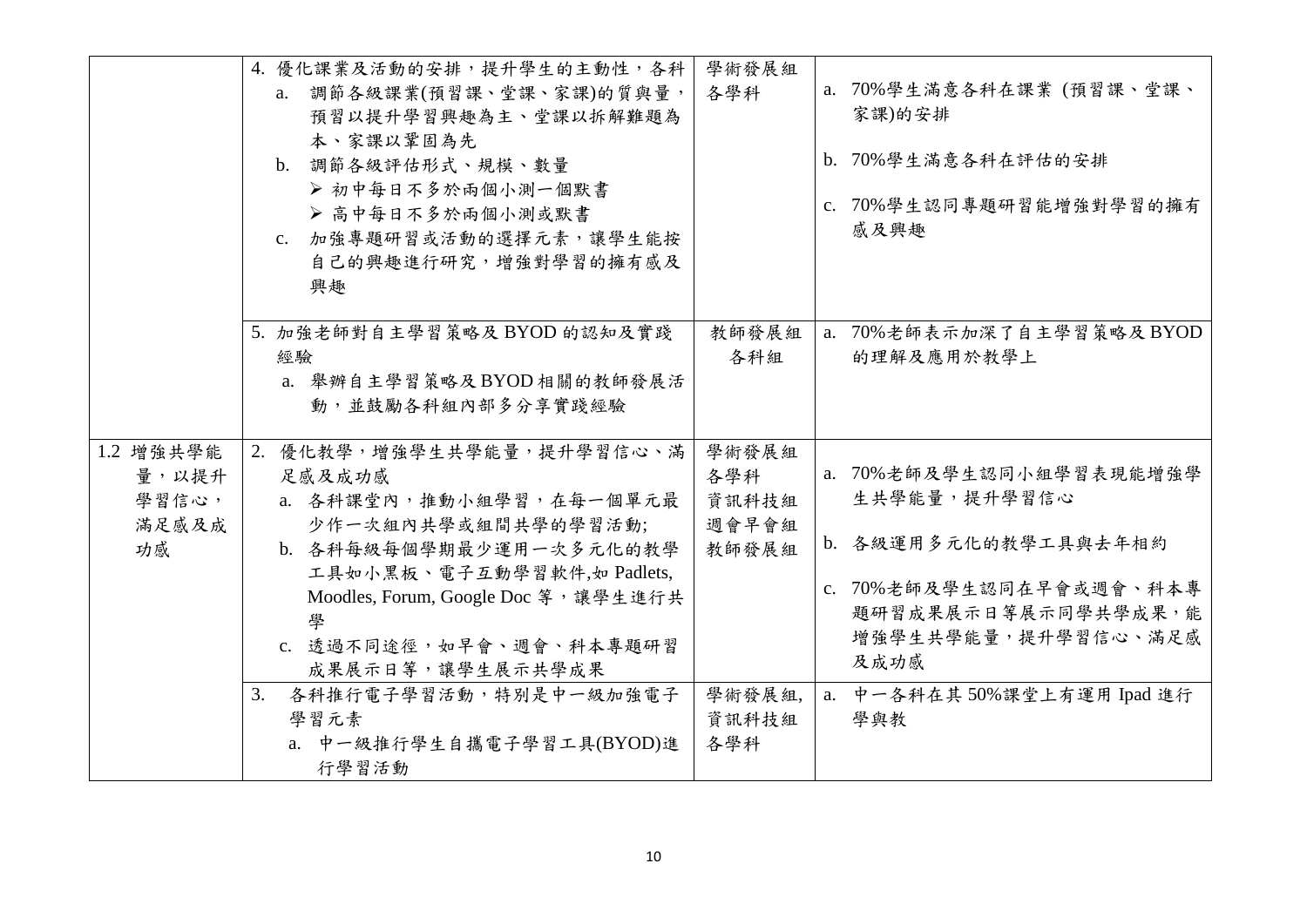### 關注事項二:推動體驗式學習,活用知識,提升創意解難能力

| 日標        | 策略及行動計劃                             | 負責單位   | 成功指標                   |
|-----------|-------------------------------------|--------|------------------------|
| 2.1 增加體驗學 | 1. 各科組課程, 引入適切體驗學習活動, 讓學生能學         | 學術發展組  | a. 全校體驗學習活動與去年相約       |
| 習活動,提     | 以致用、用以致學,深化學習,解難及創作。例如:             | 各科組    |                        |
| 升學生應用     | 科學實驗,探究發明(科學、 科技、工程與<br>a.          | 各學習領域  | b. 70%學生同意體驗式學習活動,能活用知 |
| 知識及解難     | 數學科)                                | 體驗學習小組 | 識                      |
| 能力        | 社區體驗、文化考察(人文學科)<br>b.               | 課外活動組  |                        |
|           | 服務體驗 (宗教德育、通識科)<br>$c_{\cdot}$      |        |                        |
|           | 營商或職場體驗 (企會財科、經濟科、升學<br>$d_{\cdot}$ |        |                        |
|           | 及就業輔導組)                             |        |                        |
|           | 真實會話體驗 (英語、日語、 普通話等)<br>e.          |        |                        |
|           | 大自然體驗 (地理、生物、科學科)<br>f.             |        |                        |
|           | 藝術體驗 (音樂、視覺藝術科、課外活動組)<br>g.         |        |                        |
|           | $h_{\cdot}$<br>體育體驗(體育科、課外活動組)      |        |                        |
|           |                                     |        |                        |
|           | 2. 規劃、統整及協調全校活動,以發揮協同效應             |        | a. 70%老師及學生認同體驗學習課豐富學生 |
|           | a. 體驗學習小組                           |        | 學習經歷,並能擴闊學生視野,提升應用     |
|           | - 規劃初中體驗活動, 豐富學生學習經歷, 包             |        | 知識及解難能力                |
|           | 括: 中一級試後活動日之社會服務體驗; 中               |        |                        |
|           | 二級 (星期五) 一小時的「體驗學習課;中               |        | b. 全校內地及境外遊學團與去年相約,70% |
|           | 三級境外遊                               |        | 老師滿意協調安排               |
|           | - 規劃、統整及協調全校內地及境外遊學團的               |        |                        |
|           | 安排                                  |        | c. 70%老師滿意全校大型活動日期、時間, |
|           | b. 課外活動組課加強協調各科組全校大型活動日             |        | 場地及對象的協調安排             |
|           | 期、時間,場地及對象的安排                       |        |                        |
|           |                                     |        |                        |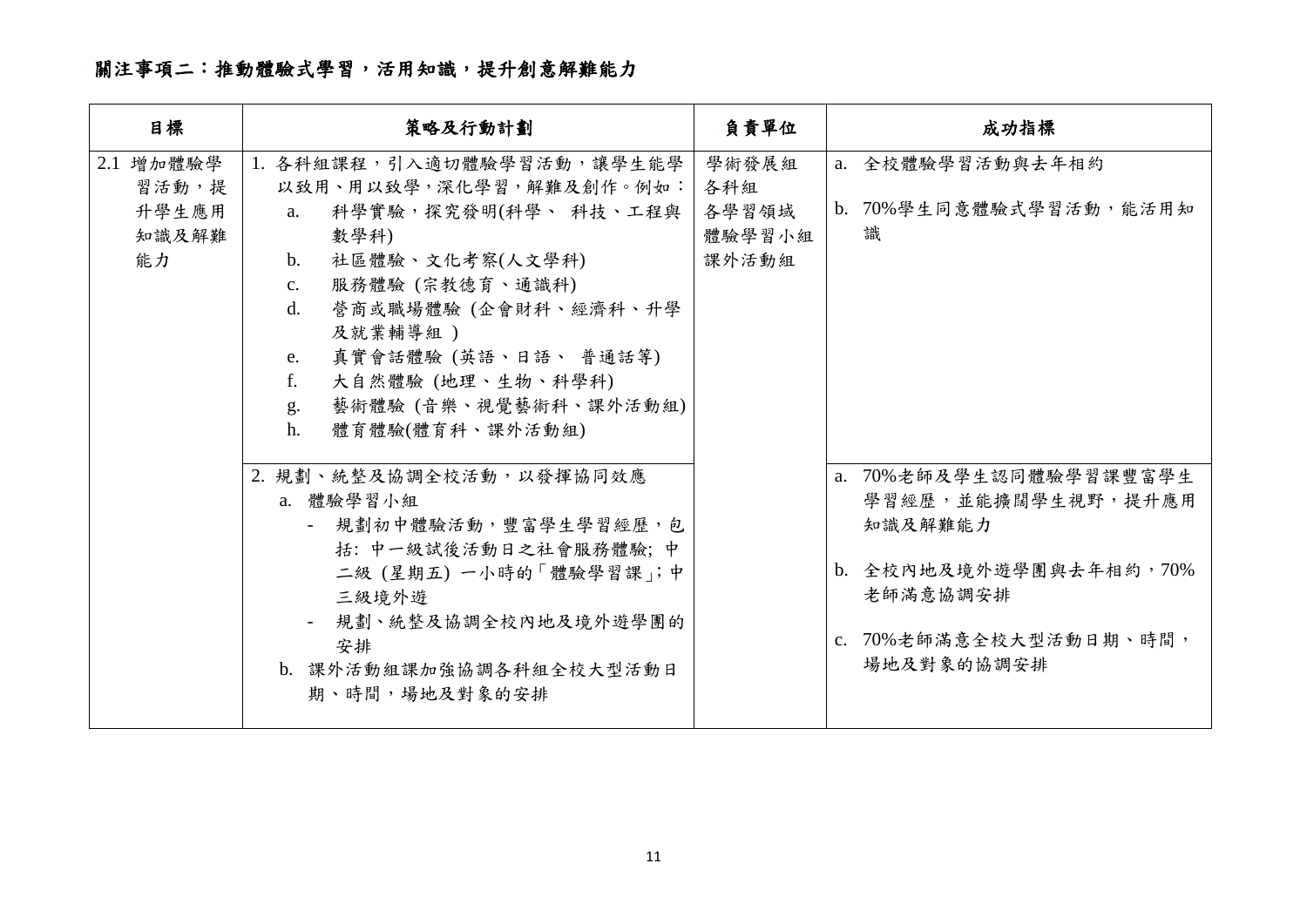## 關注事項三:培養堅毅及感恩精神,建立學生無懼挫敗,擁抱挑戰的態度

| 目標                                                                 | 策略及行動計劃                                                                                                                                                                                                                                                                                                                                                                                                                     | 負責單位                                                     | 成功指標                                                                                                                                          |
|--------------------------------------------------------------------|-----------------------------------------------------------------------------------------------------------------------------------------------------------------------------------------------------------------------------------------------------------------------------------------------------------------------------------------------------------------------------------------------------------------------------|----------------------------------------------------------|-----------------------------------------------------------------------------------------------------------------------------------------------|
| 3.1 強化堅毅精<br>神,培養「成<br>長心態」,讓<br>學生重視努<br>力及建立擁<br>抱挑戰、無懼<br>挫敗的態度 | 1. 培養學生學習信心和恆毅力<br>a. 課堂內傳遞「成長心態」及恆毅力的核心信息<br>◆ 人人皆能學,我信你做得到<br>◆ 成功的關鍵,不在天賦與智商,而是熱情和<br>努力<br>◆ 訂立有意義的目標及有計劃地持續不斷地練<br>習,能力便會提昇<br>◆ 從錯誤中成長,別害怕挫折,挫折是達到目<br>標前的障礙,是每人都會遇到的<br>◆ 過程所得比最終結果重要<br>b. 教學設計強化「成長心態」及恆毅力<br>◆ 訂立學生適切(較能力略高)的學習目標,鼓<br>勵同學擁抱挑戰<br>◆ 設計激發學習熱情的伸延教材<br>◆ 提供適切的支援予學習遇到困難的同學,如:<br>拆解概念、分層教材等<br>c. 多用正面具體的回饋,強化學生努力的價值<br>◆ 肯定及讚賞學生的努力、學習策略和行動<br>◆ 就學生「做得好」和「還沒做到」的地方,<br>給予學生明確的評語,並提供改進的方法及<br>機會 | 各學科                                                      | 70%老師及學生在學習上重視努力,學生<br>a.<br>能在改進錯誤中進步<br>70%學生同意教學及課業計設有助加強<br>$\mathbf{b}$ .<br>其學習熱情和信心<br>70%學生認同老師的回饋適切,有助鼓勵<br>C <sub>1</sub><br>學生持續努力 |
|                                                                    | 2. 透過持續訓練的活動,加強學生自律精神,鼓勵友伴<br>同行及共同面對挑戰<br>a. 鼓勵環邨長跑、陸運會及水運會的參與者訂立<br>個人目標,持續訓練,體驗堅毅精神<br>b. 於全級性活動 (如:中一歷奇日營、中二結伴<br>同行活動、中三遠足活動、中四成長營等)的<br>設計,強調友伴同行,加強學生面對困難的決<br>心                                                                                                                                                                                                                                                     | 學生成長組<br>各科組<br>各學會<br>體育科<br>訓導組<br>輔導組<br>週會早會組<br>班主任 | a. 70%學生同意透過體育項目的持續訓練,<br>能加強堅毅精神<br>b. 70%學生同意參與全級性的活動有助加強<br>友伴同行的體驗                                                                        |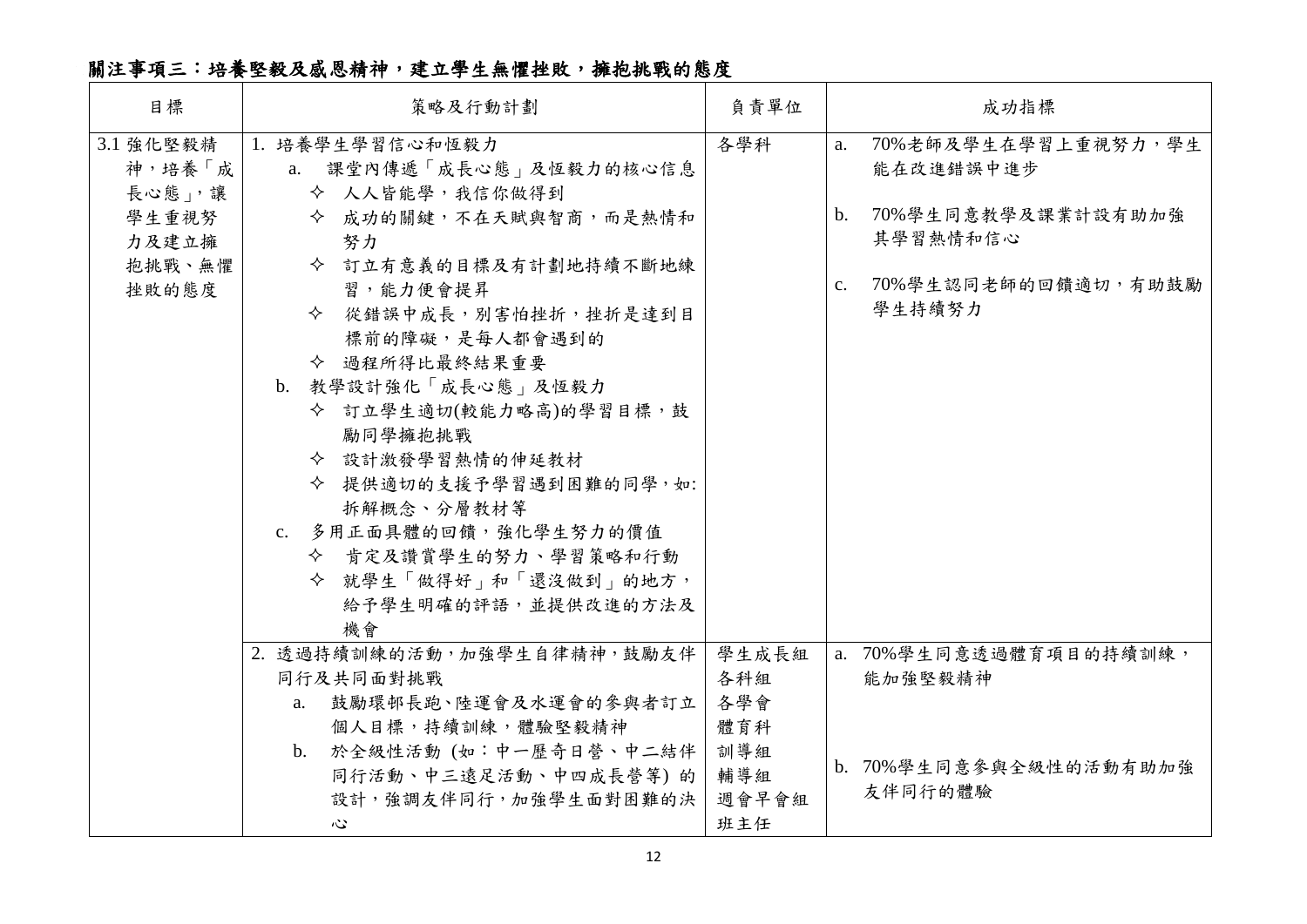|           | 鼓勵學生恆常出席持續訓練的活動(如:各項<br>c.    |       | c. 學生在持續訓練的活動有70%出席率   |
|-----------|-------------------------------|-------|------------------------|
|           | 比賽、校隊、課外活動),鍛練學生持續不懈          |       |                        |
|           | 的自律精神                         |       | d. 70%學生同意能從同學的分享中學習如何 |
|           | d. 透過早會、週會、班聚會等,讓學生分享於活       |       | 面對成敗得失                 |
|           | 動中,面對挑戰、挫敗及克服困難等的經驗           |       |                        |
|           | 3. 科組在活動設計及推行上,肯定過程中的努力,培養    | 學生成長組 | a. 從參與領袖訓練學生的問卷中,70%學生 |
|           | 「成長心態」,強化自主及堅毅精神              | 各科組   | 認同訓練有助提升解難能力           |
|           | a. 透過領袖訓練,加強學生解難能力            | 課外活動組 |                        |
|           | b. 加強學生於活動中的主導角色,提升學生對活動      | 學會,學生 | b. 70%老師及學生認同學校活動的籌備工作 |
|           | 的擁有感及投入感                      | 會,班主任 | 多由學生主導                 |
|           | c. 提供活動的解說,培養「成長心態」           | 事務組   |                        |
|           | ◆ 活動前,協助學生訂立具挑戰性且能力可及         |       | c. - 70%的活動老師有提供活動前後解說 |
|           | 的目標,並循序漸進實踐                   |       | 70%學生同意活動解說有助學生反思      |
|           | ◆ 活動中,作出回顧及展望,肯定成果,並讓         |       | 過程所得;70%學生有為參與活動訂立目    |
|           | 學生修訂目標,努力改進                   |       | 標及努力實踐                 |
|           | ◆ 活動後,作總結解說,讓學生反思過程所得         |       |                        |
|           | ◆ 鼓勵學生為參與活動訂立目標,並努力實          |       |                        |
|           | 踐,體驗持續努力、克服困難                 |       |                        |
|           |                               |       |                        |
|           | 4. 加強老師培養學生堅毅精神的(活動及學習)策略     | 教師發展組 | 舉辦了一次相關的教師培訓           |
|           | 舉辦培養學生堅毅精神的教師發展活動<br>➤        |       |                        |
|           |                               |       |                        |
| 3.2 營造感恩的 | 推動生命教育,讓學生建立知恩、感恩的價值觀,<br>1.  | 學生成長組 | a. 75%老師表示有在教學中強化生命教育  |
| 校園氛圍,     | 讓學生發現和珍視內在的生命價值和外在的生命         | 各科組   |                        |
| 培養學生愛     | 資源                            | 宗教德育科 | b. 70%學生認同參與感恩的活動能培養感恩 |
| 己愛人       | 課堂教學融滲「數算主恩(天)、關愛他人(人)、<br>a. | 輔導組   | 的心                     |
|           | 愛護大地(物)、珍愛自己(我)」等價值觀          |       |                        |
|           | b. 透過生命教育活動(如:中一祝福禮、兄姊感謝      |       |                        |
|           | 禮、中四義工兵團感恩禮、中六成人禮等)加強         |       |                        |
|           | 知恩、感恩的情意教育                    |       |                        |
|           | 營造感恩的氛圍,培養學生感恩的心、實踐感恩<br>2.   | 學生成長組 | a. 70%學生認同校園的感恩氣氛有所提升  |
|           | 營造感恩的氛圍,如:在班聚會時間,學生分<br>a.    | 班主任   |                        |